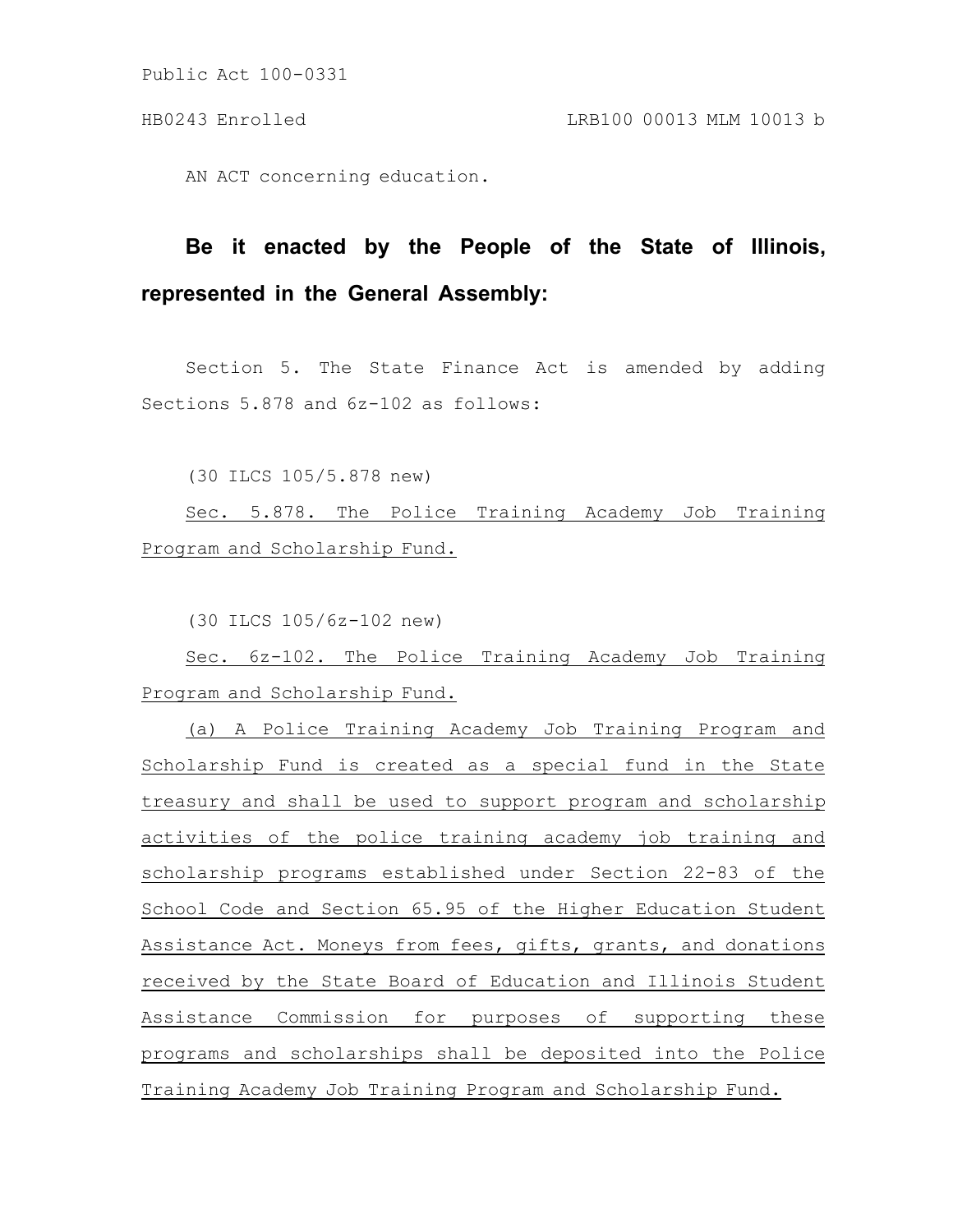Public Act 100-0331

HB0243 Enrolled LRB100 00013 MLM 10013 b

(b) The State Board of Education; the Illinois Student Assistance Commission; and participating counties, school districts, and law enforcement partners may seek federal, State, and private funds to support the police training academy job training and scholarship programs established under Section 22-83 of the School Code and Section 65.95 of the Higher Education Student Assistance Act.

Section 10. The School Code is amended by adding Section 22-83 as follows:

(105 ILCS 5/22-83 new)

Sec. 22-83. Police training academy job training program.

(a) In a county of 175,000 or more inhabitants, any school district with a high school may establish one or more partnerships with a local police department, county sheriff, or police training academy to establish a jobs training program for high school students. The school district shall establish its partnership or partnerships on behalf of all of the high schools in the district; no high school shall establish a partnership for this purpose separate from the school district's partnership under this Section. The jobs training program shall be open to all students, regardless of prior academic history. However, to encourage and maintain successful program participation and partnerships, the school districts and their partner agencies may impose specific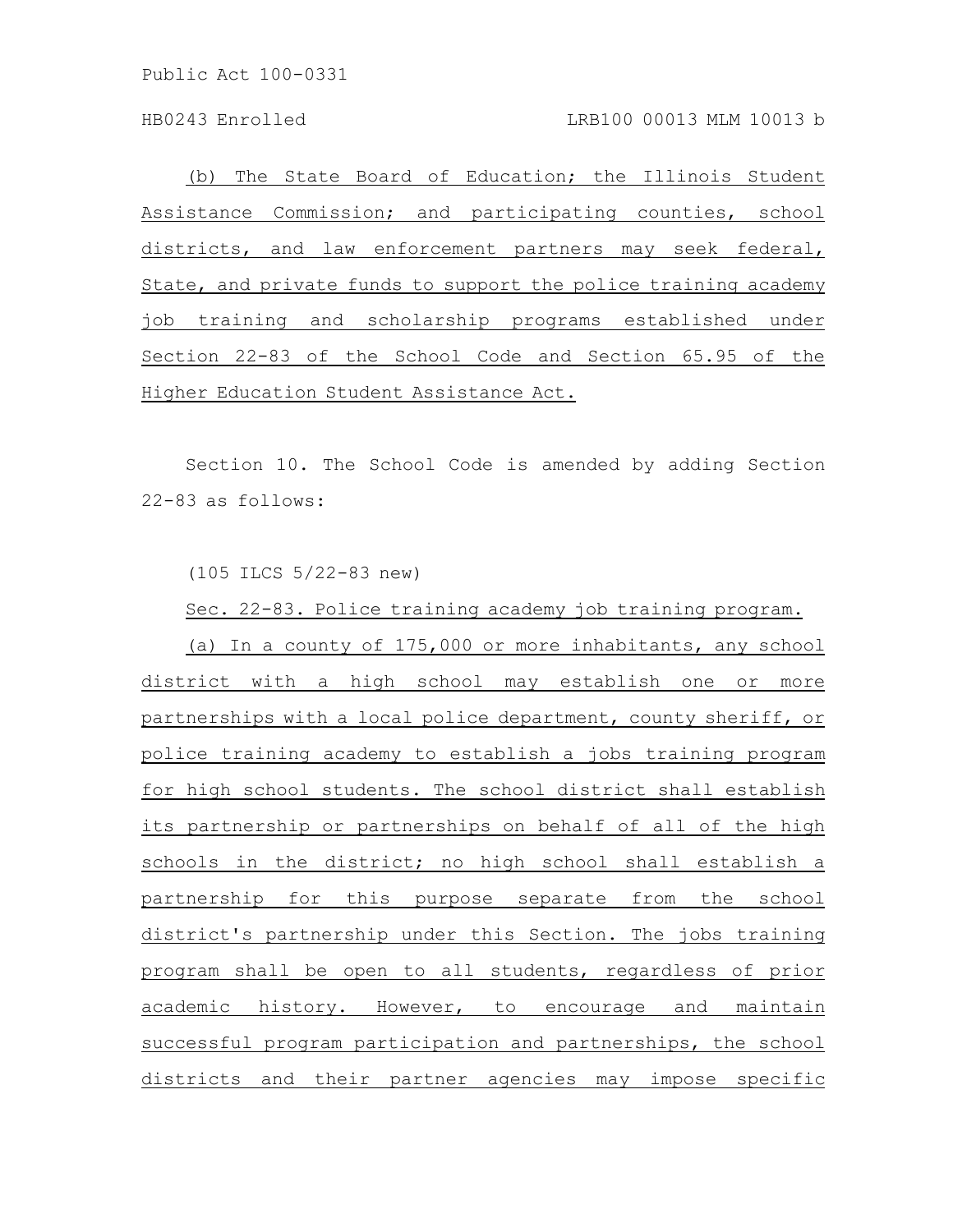program requirements.

(b) The State Board of Education shall track participation and the success of students participating in the jobs training program established under this Section and annually publish a report on its website examining the program and its success.

Section 15. The Higher Education Student Assistance Act is amended by adding Section 65.95 as follows:

(110 ILCS 947/65.95 new)

Sec. 65.95. Police training academy job training scholarship program.

(a) The Commission shall, each year, receive applications for scholarships under this Section. An applicant is eligible for a scholarship under this Section if the Commission finds that the applicant has successfully completed the police training academy job training program established under Section 22-83 of the School Code and been accepted to a public institution of higher learning in the State.

(b) Applicants who are determined to be eligible for assistance under this Section shall receive, subject to appropriation from the Police Training Academy Job Training Program and Scholarship Fund, a renewable scholarship to be applied to tuition and mandatory fees and paid directly to the public institution of higher learning at which the applicant is enrolled. However, the total amount of assistance awarded by